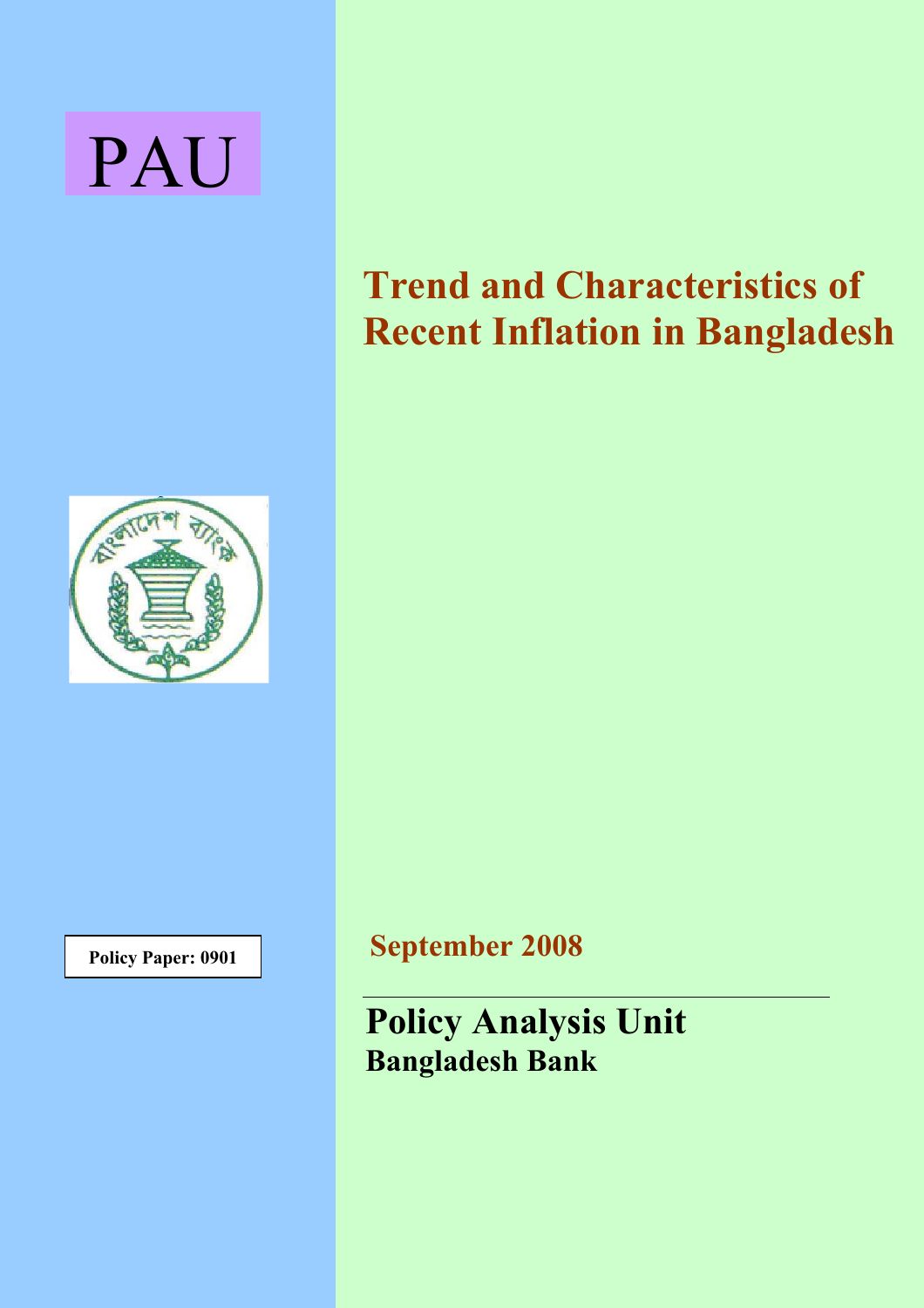# **Trend and Characteristics of Recent Inflation in Bangladesh\***

## **1. Introduction**

Inflation has emerged as a global phenomenon in recent months largely reflecting the impact of higher food and fuel prices and strong demand conditions especially in the emerging economies. In line with global trends, Bangladesh also experienced rising inflation with the 12-month average CPI inflation touching 9.94 percent in June 2008. The present cycle of rising inflation is the longest in the history of Bangladesh persisting for seven consecutive years which, in earlier episodes, usually showed fluctuating movements with the rising trend continuing for 2/3 years.

In the backdrop of recent global developments, this note examines some of the characteristics of inflation in Bangladesh including the contribution of major commodity groups to overall inflation in rural and urban areas.

# **2. Global Inflation: Trends and Policy Responses**

The global economic growth is projected to slow down to 3.7 percent in 2008, down by more than one percentage point from 4.9 percent achieved in 2007. The forecast for global growth in 2009 is also low at 3.8 percent. The major drags on global economic growth are the slowdown in the US economy, unfolding credit crunch besetting US and Europe, and spillover effects of growth slowdown in major developed countries to other developed and emerging economies through trade, financial market, and other linkages. The current growth projections foresee a deceleration of real growth in emerging and developing economies to 6.7 percent in 2008 and further to 6.6 percent in 2009 from 7.9 percent in 2007.

Headline inflation in most advanced countries has hardened in recent months. Inflation in the US rose to 5.0 percent in June 2008 from 2.7 percent a year ago, driven by food and energy prices, which increased by 5.3 percent and 24.7 percent (year-on-year) respectively in June 2008. The US Federal Open Market Committee (FOMC) notes high uncertainty about inflation outlook and expects the inflation to moderate from the latter part of 2008. In the euro area, the harmonized index of consumer prices (HICP) inflation more than doubled to 4.0 percent in June 2008 from 1.8 percent a year ago. According to the Monetary Policy Committee (MPC), CPI inflation would peak around the end of this year in UK and then begin to fall back toward the target of 2 percent within a period of two years. In the euro area, HICP inflation is expected to remain well above the level consistent with price stability and, with upside risks to price stability, the situation is likely to continue for a more protracted period than previously thought.

Inflation in most emerging market economies (EMEs) rose at higher rates due to rising oil, other commodity, and food prices and greater weight of food and energy in consumption baskets. In China, CPI inflation increased to 7.1 percent in June 2008 (which moderated from a high of 8.7 percent in February 2008) from 4.4 percent a year earlier. In South Korea, CPI inflation increased to 5.5 percent in June 2008 from 2.5 percent a year ago mainly influenced by high oil prices. In Thailand, the increase in CPI inflation was from 1.9 percent in June 2007 to 8.9 percent in June 2008.

<sup>\*</sup> This note has been prepared by Mustafa K. Mujeri, Chief Economist and M. Golam Mortaza and M. Shahiduzzaman, Research Economists of the Policy Analysis Unit (PAU), Bangladesh Bank, Dhaka. The views expressed in the note are the authors' own and should not be attributed to the Bangladesh Bank.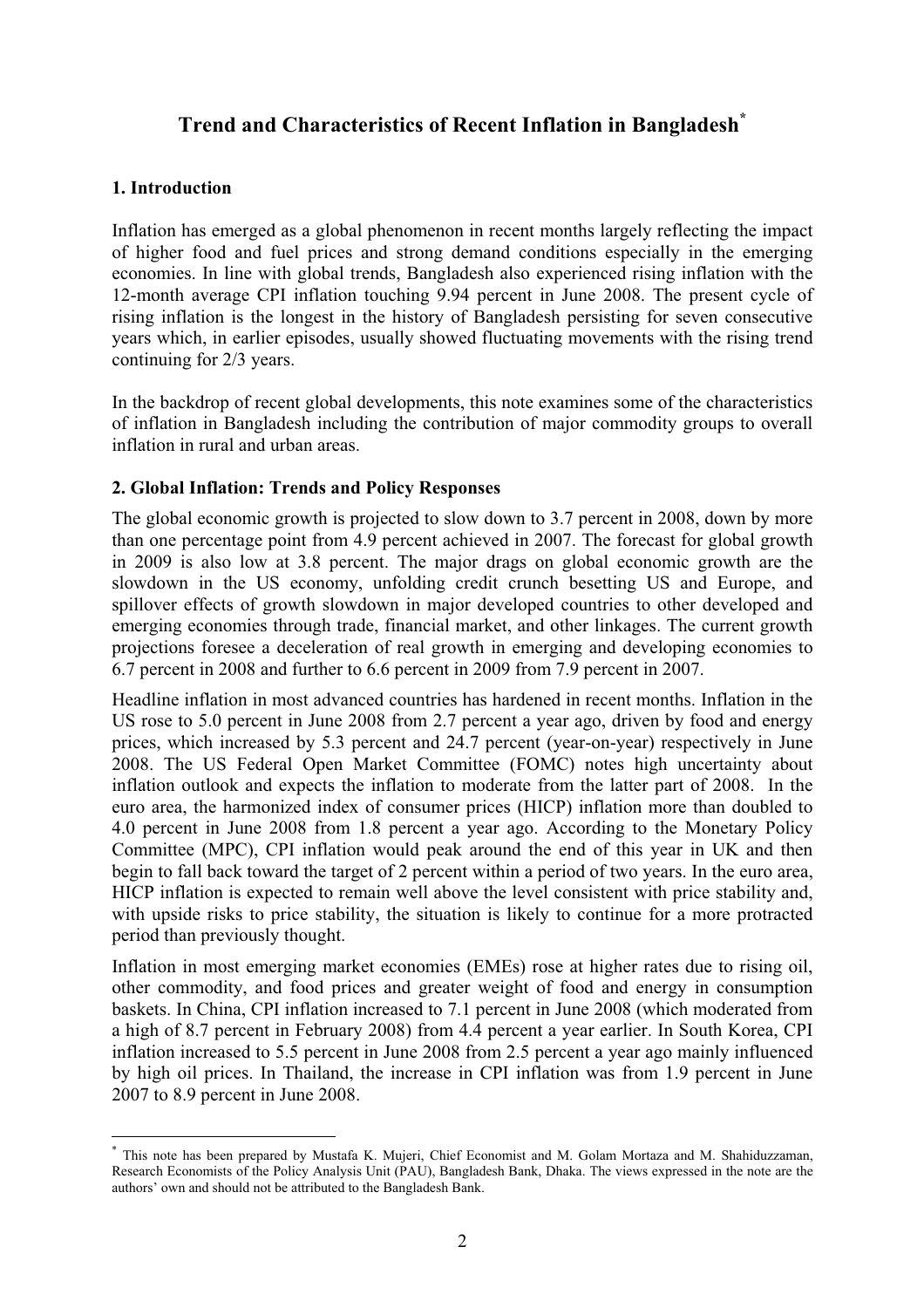In India, various measures of CPI inflation were in the range of 6.8 percent and 8.8 percent in May/June 2008 compared with values between 6.0 percent and 7.9 percent in March 2008 and between 5.7 percent and 7.8 percent in June 2007. The rise was mainly due to increase in food and services (miscellaneous group) prices. Inflation based on wholesale price index (WPI) in India rose to 11.9 percent on 12 July 2008 from 7.7 percent at end March 2008 and 4.8 percent a year ago. In Pakistan, CPI inflation stood at 21.5 percent in June 2008 compared with 8.8 percent in December 2007. In Sri Lanka, the revised Colombo CPI inflation (pointto-point) reached 28.2 percent in June 2008 against 18.8 percent in December 2007.

Key macroeconomic indicators in major EMEs show that: (i) CPI inflation ranged around a low of 4.8 percent and a high of 15.1 percent in May/June 2008; (ii) real policy rates (inflation adjusted) ranged from (-) 5.7 percent and 6.9 percent in July 2008; and (iii) the real effective exchange rate (REER) underwent depreciation on a year-on-year basis in June 2008 (an important exception being China).

| Country    | Key policy rate                  | Policy rate<br>$(lates t)*$     | Changes in policy<br>rate (basis points)<br>July-June |                       | Change since<br>end March | CPI inflation<br>$(June, y-o-y)$ |       | Current CPI<br>inflation |                        | Real GDP<br>growth<br>$(y-o-y)$ |
|------------|----------------------------------|---------------------------------|-------------------------------------------------------|-----------------------|---------------------------|----------------------------------|-------|--------------------------|------------------------|---------------------------------|
|            |                                  |                                 | 2006/07                                               | 2007/08               | 2008                      | 2007                             | 2008  | highest since            | 200<br>$7\phantom{.0}$ | 2008                            |
| <b>USA</b> | <b>Federal Funds Rate</b>        | 2.00(30)<br>April 2008)         | 50                                                    | $(-)300$              | $(-) 25$                  | 2.7                              | 5.0   | May 1991                 | 1.9                    | 2.5                             |
| <b>UK</b>  | <b>Official Bank Rate</b>        | 5.00 (10)<br>April 2008)        | 75                                                    | $\mathbf{0}$          | $(-) 25$                  | 2.4                              | 3.8   | Jun 1992                 | 3.0                    | 2.5                             |
| Euro area  | Interest Rate on<br><b>MROs</b>  | $4.25(9$ July<br>2008)          | 125                                                   | 25                    | 25                        | 1.9                              | 4.0   | May 1992                 | 3.0                    | 2.1                             |
| India      | Reverse Repo Rate                | 6.00 (25 July<br>2006)          | 50                                                    | $\mathbf{0}$          | $\Omega$                  | 7.8<br>6.6                       |       |                          |                        |                                 |
|            | Repo Rate                        | 8.50 (25)<br>June 2008)         | 125<br>$(100)$ #                                      | $\Omega$<br>$(150)$ # | 75<br>$(125)$ #           |                                  |       | $\overline{a}$           | 9.7                    | 8.8                             |
| China      | Benchmark 1-year<br>Lending Rate | 7.47 (21)<br>December<br>2007)  | 81                                                    | 108                   | $\theta$                  | 4.4                              | 7.1   | ***                      | 11.1                   | 10.6                            |
| Pakistan   | Repo Rate                        | 13.00 (30)<br><b>July 2008)</b> | 50                                                    | 250                   | 250                       | 7.0                              | 21.5  | 1970s                    | 6.4                    | 6.0                             |
| Sri Lanka  | Reverse Repo Rate                | 12.00                           | 150                                                   | $\theta$              | $\theta$                  | 13.5                             | 28.2  | All time                 | 6.7                    | 7.6                             |
|            | Repo Rate                        | 10.50                           | 150                                                   | $\Omega$              | $\theta$                  |                                  |       |                          |                        | (1 <sup>st</sup> qr)            |
| Thailand   | 14-day Repo Rate                 | 5.00 (7 Jun<br>2006)            | 50                                                    | $\ldots$              | $\sim$ $\sim$ $\sim$      |                                  |       |                          |                        |                                 |
|            | 1-day Repo Rate                  | 3.50 (16 Jul<br>2008)           | $(-)$ 44**                                            | $(-) 125$             | 25                        | 1.9                              | 8.9   | Jul 1998                 | 4.3                    | 6.0                             |
|            | Reverse Repo Rate                | 6.5(3Sep)<br>2006)              | 46                                                    | $\mathbf{0}$          | $\mathbf{0}$              | 9.2                              | 10.04 | 1996                     | 6.4                    | 6.2                             |
| Bangladesh | Repo Rate                        | 8.5 (12 Dec<br>2007)            | 125                                                   | $(-) 75$              |                           |                                  |       |                          |                        |                                 |

| Table 1: Inflation and Policy Responses in Selected Countries |
|---------------------------------------------------------------|
|---------------------------------------------------------------|

Note: MROs: Main Refinancing Operations, \*: Date in parentheses indicates the last date of revision, @: CPI inflation of 7.9 percent in March 2008 was highest since April 1999, \*\*: Change over 16 January 2007. Effective 17 January 2007, 1-day repo rate replaced 14-day repo rate as the policy rate, \*\*\*: CPI inflation of 8.7 percent in February 2008 was highest since May 1996, #: Indicates variation in cash reserve ratios.

Source: IMF, websites of respective central banks.

Despite hardening of inflation, many central banks in advanced economies persisted with accommodative monetary policy fostering market liquidity and promoting growth (Table 1). In the face of the twin challenge of controlling inflation and remaining alert to downside risks from the slowdown in the advanced economies, the emerging and developing economies adopted varied responses. While countries like China, India, and Republic of Korea tightened their monetary stance, Malaysia kept its interest rates steady and Indonesia, Philippines, and Thailand eased rates.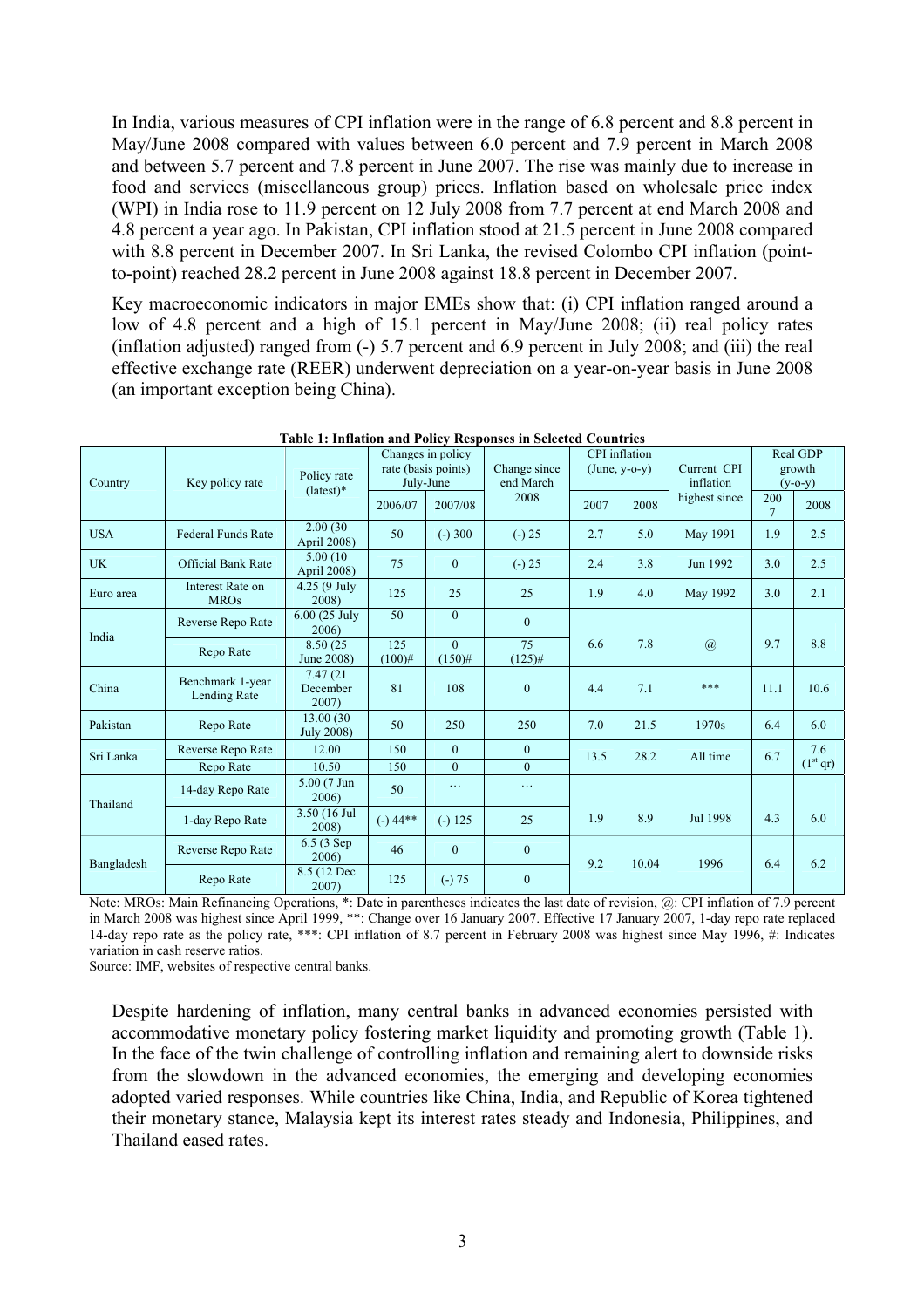In South Asia, some countries have taken steps to manage and cool off inflation expectations and tame the underlying inflationary dynamics. The Reserve Bank of India increased CRR to 8.75 percent in July 2008 which was raised to 8.00 percent in two stages in April and May 2008. The repo rate was also shifted upward to 8.50 percent in July 2008 as compared with 8.00 percent in June 2008 and 7.75 percent in July 2007. The State Bank of Pakistan increased the policy discount rate by 150 basis points to 12.00 percent in May 2008. At the same time, CRR for all deposits up to one year maturity was revised upward from 8.00 percent to 9.00 percent and SLR was increased from 18.00 percent to 19.00 percent. With rising inflationary pressures, monetary policy in major South Asian economies is likely to remain cautious as they continue to manage the threat of overheating

#### **2.1 Global Commodity Prices: Recent Movements**

In general, global commodity prices further firmed up in early 2008 led by sharp increases in crude oil, food, and agricultural raw material prices (Table 2). Rising food prices, led by rice, wheat, maize, and edible oils, reflected both increased demand (both for food and non-food uses such as bio-fuel production) and low stock of major crops. The IMF food price index rose by 44.4 percent (year-on-year basis) in June 2008 surpassing the past highest level seen in 1980.

Despite some recent improvement in prospects, the supply side pressures on global food prices are not likely to abate much especially with year ending global stock of major crops at multi-year lows. The US Department of Agriculture (USDA) foresees a decline by 1-3 percent during 2008-09 (on top of estimated decline of 5-6 percent in 2007-08) in global vegetable oils and oil meals stocks. In contrast, global wheat stock is expected to increase by nearly 15 percent during 2008-09 to about 133.1 million tons as against a decline by 8 percent in 2007-08. Similarly, global rice stock is likely to increase by 4 percent in 2008-09 to 82 million tons. According to International Sugar Organization (ISO), global sugar production is likely to exceed global consumption by about 9 million tons during 2007-08 (October-September) season. The International Cotton Advisory Committee (ICAC) foresees a 3 percent decline in world cotton production in 2008-09 leading to decline in cotton stock and resulting price increase by 12 percent in 2008-09.<sup>1</sup>

Crude oil prices increased sharply in the global market due to several factors such as tight supply-demand balance, geo-political tensions, weakened US dollar against major currencies, and increased interest from investors and financial market participants (Table 3). Despite slowdown in the US economy and raising production by Saudi Arabia to its 27-year high (to 9.7 million barrels per day) in July 2008, crude oil (West Texas Intermediate, WTI) price reached USD 145.3 a barrel level on 3 July 2008. The WTI crude prices eased to around USD 127 per barrel level by 22 July 2008.

#### **Table 2: Changes in International Commodity Prices**

<sup>&</sup>lt;sup>1</sup> The price of rice (Thailand 5%) declined from a quarterly average of USD 855.30 per metric ton during April-June 2008 to USD 693.50 in August 2008 while the price of wheat (US, HRW) declined from USD 346.50 per metric ton to USD 329.30 over the same period. The monthly average price of soybean oil was USD 1,537 per metric ton in June 2008 which declined to USD 1,323 in August 2008. For palm oil, the price declined from USD 1,213 per metric ton in June 2008 to USD 884 in August 2008. On the other hand, world sugar price increased from 26.74 cents/kg in June 2008 to 32.21 cents/kg in August 2008. Similarly, the prices of cotton and all types of fertilizer showed increasing trend since June 2008. The new World Bank commodity price indices for low and middle income countries (2000=100) for all commodity groups declined in August 2008 over June 2008 except fertilizers.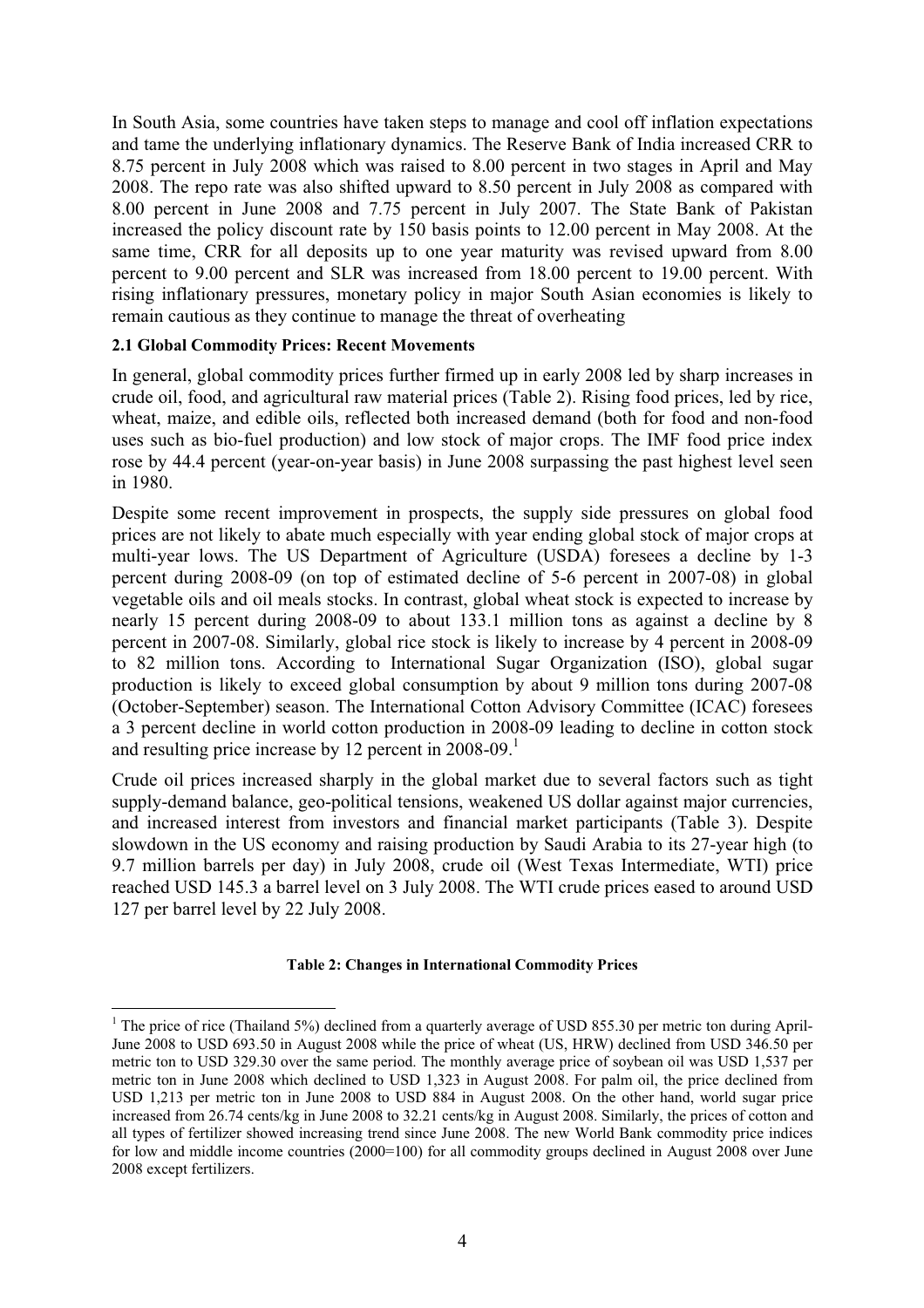|                        | Market price 2004 |            |      | Index: $2004 = 100$ |      |     | Change (percent) |                |                    |
|------------------------|-------------------|------------|------|---------------------|------|-----|------------------|----------------|--------------------|
| Commodity              |                   |            |      |                     |      |     | 2008             | Jun 08         | Jun 08<br>over Jun |
|                        | Unit              | <b>USD</b> | 2005 | 2006                | 2007 | Mar | Jun              | over Mar<br>08 | 07                 |
| Rice                   | MT                | 237.7      | 120  | 128                 | 137  | 250 | 326              | 30.5           | 139.8              |
| Wheat                  | MT                | 156.9      | 97   | 122                 | 163  | 280 | 222              | $-20.7$        | 56.3               |
| Soybean oil            | MT                | 616.0      | 88   | 97                  | 143  | 240 | 247              | 3.1            | 82.7               |
| Palm oil               | MT                | 471.3      | 90   | 101                 | 165  | 265 | 256              | $-3.5$         | 49.8               |
| Sugar                  | $Kg$ (cent)       | 15.8       | 138  | 206                 | 141  | 184 | 169              | $-8.1$         | 30.6               |
| Crude oil<br>(average) | bbl               | 37.7       | 142  | 170                 | 188  | 270 | 349              | 29.1           | 92.9               |
| Cotton A index         | $Kg$ (cent)       | 136.6      | 89   | 93                  | 102  | 129 | 124              | $-4.0$         | 27.1               |

Source: World Bank commodity price data.

|                 |                | $\sqrt{2}$ |                        |                                |
|-----------------|----------------|------------|------------------------|--------------------------------|
| Year/month      | Dubai<br>crude | US WTI     | Average crude<br>price | Bangladesh<br>import price $2$ |
| 2001/02         | 21.61          | 23.68      | 22.66                  | 24.04                          |
| 2002/03         | 25.89          | 29.90      | 27.87                  | 27.94                          |
| 2003/04         | 29.04          | 33.74      | 31.37                  | 35.54                          |
| 2004/05         | 40.11          | 48.73      | 45.05                  | 42.07                          |
| 2005/06         | 57.64          | 64.22      | 61.45                  | 59.02                          |
| 2006/07         | 60.87          | 63.35      | 62.78                  | 92.85                          |
| 2007/08         | 90.29          | 97.02      | 94.44                  | 125.75                         |
| Jun 2008        | 127.59         | 133.93     | 131.52                 | 125.75                         |
| <b>Jul 2008</b> | 131.22         | 133.38     | 132.55                 | 138.57                         |
| Aug 2008        | 113.21         | 116.64     | 114.57                 | 137.35                         |
| Sep 2008        | .              | .          | .                      | 114.41                         |
|                 |                |            |                        |                                |

#### **Table 3: Changes in Crude Oil Prices**  $(UBD<sub>per</sub> bar<sub>1</sub>)$

Source: IMF, World Bank, BPC

The international crude prices are likely to remain at elevated levels in the near future largely due to tight demand-supply balance. The US Energy Information Administration (EIA) expects WTI (average) crude prices to remain at around USD 127.4 per barrel in 2008, up by 76 percent from USD 72.3 a barrel in 2007.<sup>3</sup> The future markets also suggest that WTI prices are likely to remain at around USD 127 per barrel up to February 2009. The crude oil prices,

 $2$  The price refers to fob price. Usually, Bangladesh import price is higher than quoted world price for several reasons. The country-specific price for Bangladesh is set by the supplier on a monthly basis at the beginning of the month so that any price movement during the month is not reflected in the country's import price. A comparison of the average crude price and Indian basket price shows that the latter has always been lower than the world average price since 2001. On the other hand, for Bangladesh, import price has been higher than average crude price in all years since 2001/02 except 2004/05 and 2005/06.

<sup>&</sup>lt;sup>3</sup> These forecasts, made in July 2008, are based on the likely existence of a relatively tight demand-supply balance, significant global supply uncertainties, and continued high demand growth in China, the Middle-East and Latin America creating high and volatile international crude oil prices.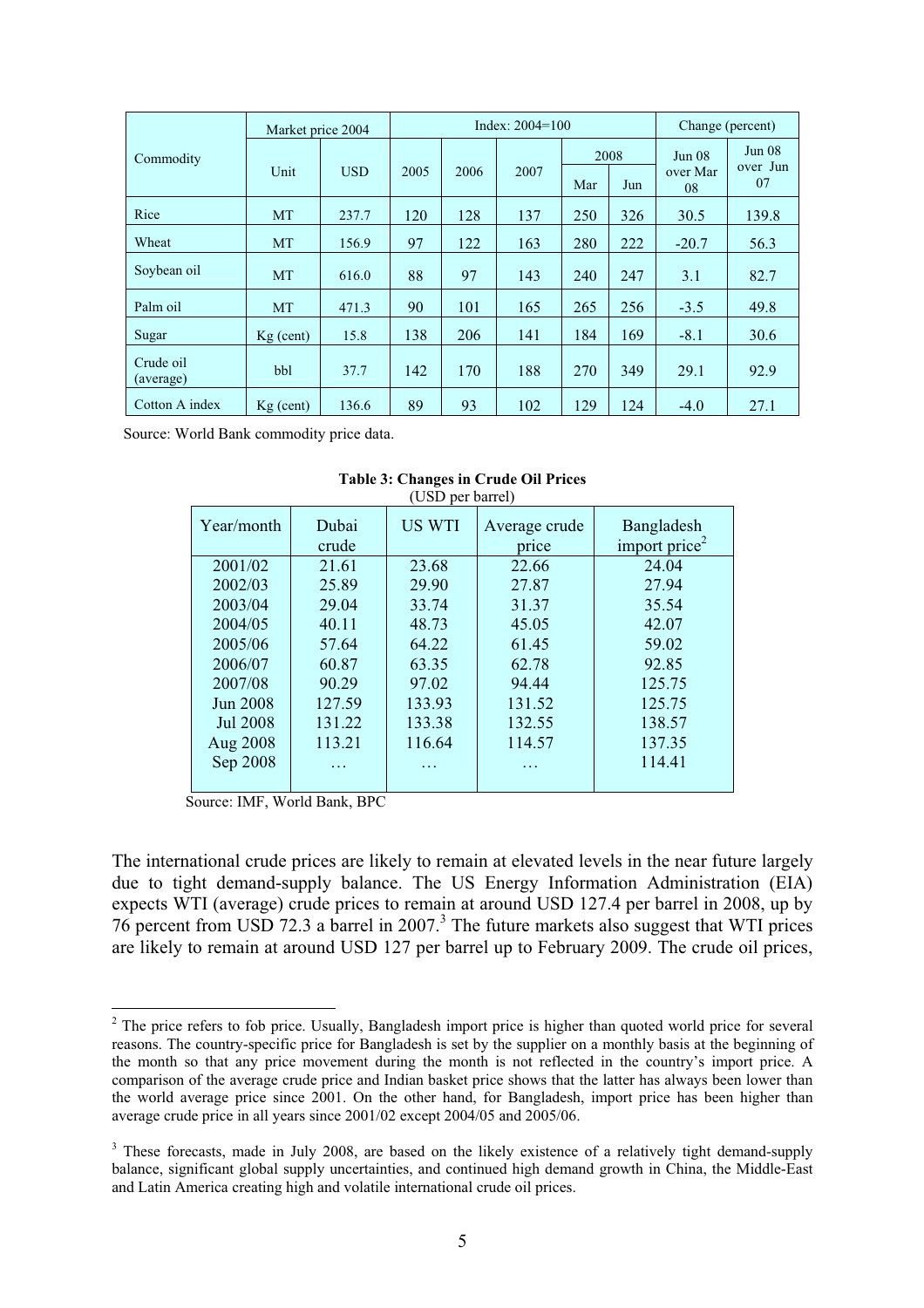however, eased somewhat in August 2008 with the crude oil (Dubai) price falling to a monthly average of USD 113.21/bbl from USD 131.22 /bbl in July 2008.

| Commodity          | Unit         | 2007  | 2008    | 2009    | 2010    | 2015  | 2020  |
|--------------------|--------------|-------|---------|---------|---------|-------|-------|
| Crude oil, average | USD/bbl      | 71.1  | 108.1   | 105.5   | 98.5    | 75.3  | 77.2  |
| Coal, Australia    | $USD/m.$ ton | 65.7  | 125.0   | 125.0   | 100.0   | 70.0  | 75.0  |
| Palm oil           | $USD/m.$ ton | 780.3 | 1,100.0 | 1,051.1 | 1.004.3 | 800.0 | 650.0 |
| Soybean oil        | $USD/m.$ ton | 881.4 | 1,300.0 | 1,212.9 | 1,131.6 | 800.0 | 730.0 |
| Rice, Thailand, 5% | $USD/m.$ ton | 326.4 | 650.0   | 560.0   | 500.0   | 450.0 | 400.0 |
| Wheat, US, HRW     | $USD/m.$ ton | 255.2 | 380.0   | 340.0   | 300.0   | 260.0 | 240.0 |
| Sugar, world       | Cent/kg      | 22.2  | 28.0    | 30.0    | 32.0    | 34.0  | 36.0  |
| Cotton             | Cent/kg      | 139.5 | 165.0   | 160.0   | 156.9   | 145.0 | 135.0 |
| Urea               | $USD/m.$ ton | 309.4 | 425.0   | 350.0   | 310.0   | 260.0 | 220.0 |
| <b>TSP</b>         | $USD/m.$ ton | 339.1 | 750.0   | 500.0   | 380.0   | 290.0 | 240.0 |
| DAP                | $USD/m.$ ton | 432.5 | 900.0   | 500.0   | 400.0   | 310.0 | 260.0 |

**Table 4: Nominal Price Forecasts of Selected Commodities in World Market**

Source: World Bank

In the global market, although forecasts in the current environment are subject to considerable uncertainty, market analysts foresee that most prices are likely to remain relatively high in 2008 and 2009 after which they might decline (Table 4). Moreover, the anticipation is that prices would remain well above 2004 levels through 2015 for most food crops including rice and wheat.

# **3. Inflation in Bangladesh: Trends and Characteristics**

The CPI inflation in Bangladesh rose to 9.94 percent in June 2008; 9.99 percent in rural areas and 9.80 percent in urban areas (Figure 1). In June 2008, average food inflation was 11.95 percent in rural areas compared with 13.07 percent in urban areas. In the case of nonfood category, rural areas experienced inflation at a rate of 6.41 percent while the rate was 6.06 percent in urban areas (Figures 2 and 3). This shows that, in general, the urban people face higher food inflation relative to the rural population while the situation is reverse in the case of nonfood inflation.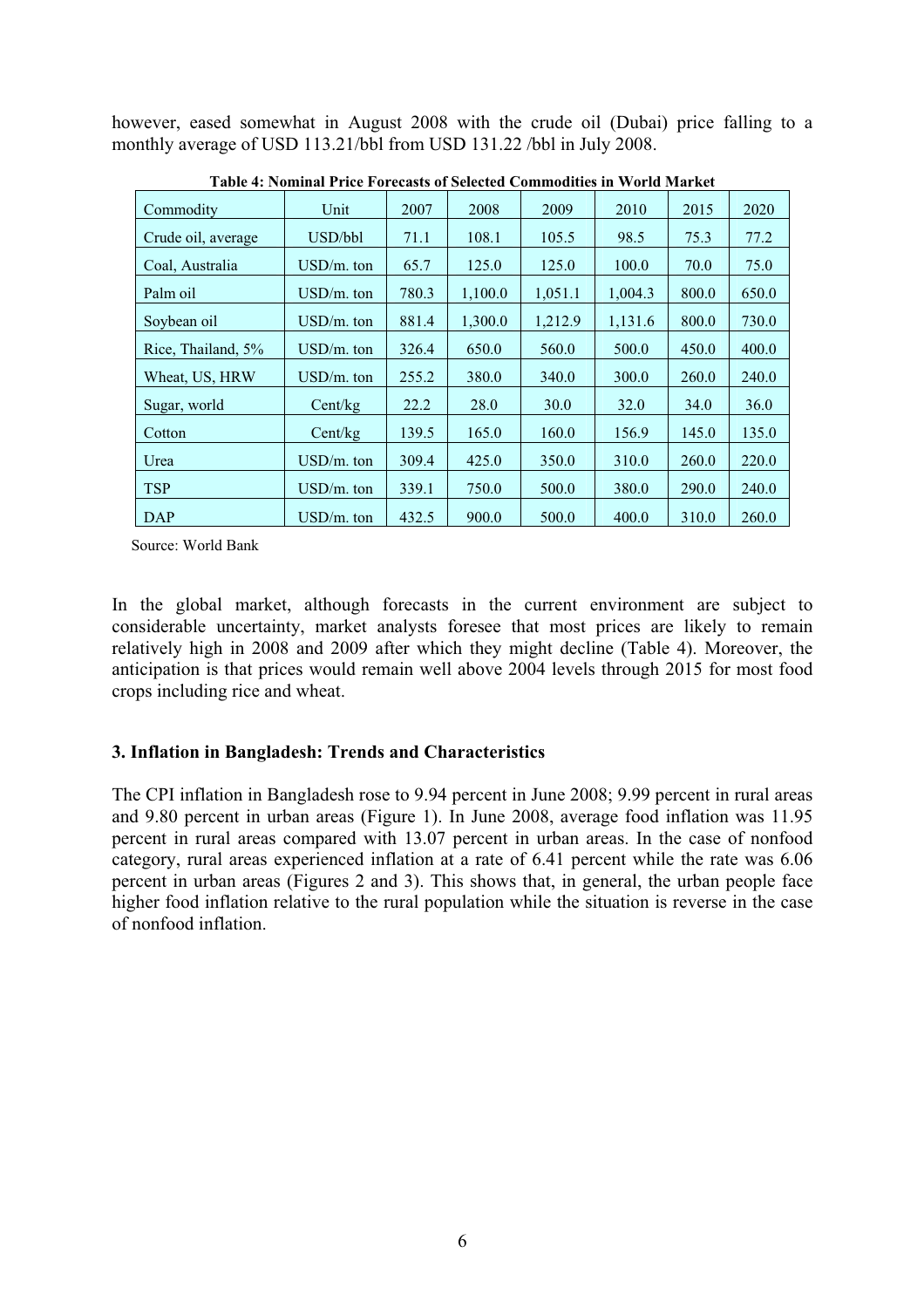

**Figure 2: 12-Month CPI Inflation (Rural)**



**Figure 3: 12-Month CPI Inflation (Urban)**



Source: BBS.

Source: BBS.

| <b>Items</b>                   |             | <b>Rural CPI</b> | Urban CPI   |                |  |  |
|--------------------------------|-------------|------------------|-------------|----------------|--|--|
|                                | No. of item | Weight $(\% )$   | No. of item | Weight $(\% )$ |  |  |
| I. Food, beverage, and tobacco | 106         | 62.96            | 113         | 48.80          |  |  |
| Food                           | 99          | 60.48            | 104         | 44.53          |  |  |
| Beverage                       | 3           | 0.96             | 3           | 2.40           |  |  |
| Tobacco and products           | 4           | 1.52             | 6           | 1.87           |  |  |
| II. Non-food                   | 109         | 37.04            | 189         | 51.20          |  |  |
| Clothing and footwear          | 33          | 6.88             | 48          | 6.79           |  |  |
| Gross rent, fuel, and lighting | 6           | 14.69            | 13          | 22.17          |  |  |
| Furniture, household equipment | 28          | 2.70             | 37          | 2.58           |  |  |
| Medical and health expenses    | 5           | 2.79             | 16          | 2.97           |  |  |
| Transport and communication    | 11          | 2.98             | 22          | 7.07           |  |  |
| Education, recreation, others  | 11          | 3.20             | 19          | 6.40           |  |  |
| Misc. goods and services       | 15          | 3.80             | 34          | 3.22           |  |  |
| Total                          | 215         | 100.00           | 302         | 100.00         |  |  |

**Table 5: Consumption Basket and Weights in CPI**

Source: BBS

In Bangladesh, CPI inflation is constructed separately for rural and urban areas with detailed prices for 215 commodities and services (106 food and 109 non-food) in rural areas and 302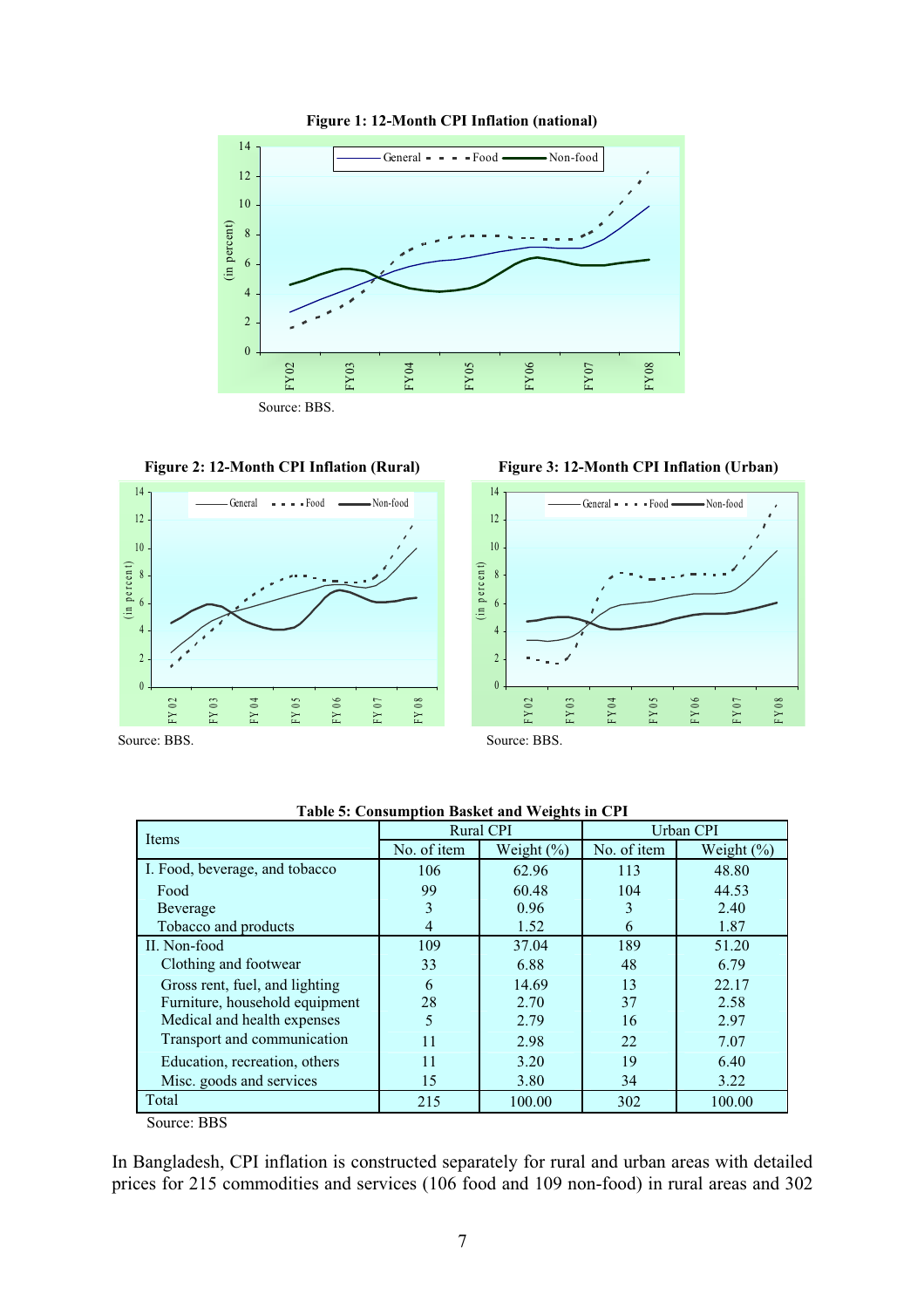items (113 food and 189 non-food) in urban areas (Table 5). It can be seen from the table that consumption bundle and weight underlying rural CPI and urban CPI have significant differences. In urban areas, the number of items included in the consumption bundle is higher mainly due to larger coverage of nonfood items. In terms of weight, rural CPI has a higher dependency on food category (by nearly 14 percentage points) than urban CPI and the weight of the major staple food, rice, is more than double (24 percent) in rural areas compared with 11 percent in urban areas.

#### **3.1 Statistical Characteristics of Inflation**

Some statistical characteristics of monthly inflation over the period FY05-FY08 are given in Annex Table 1. The month-to-month variability of overall inflation rate, as measured by standard deviation, significantly increased in FY08 in both rural and urban areas. The variability of both food and nonfood inflation rose, but the increase was sharper for food inflation. It can also be seen that the variability of food inflation was higher in the urban areas during the year whereas nonfood inflation had higher variability in the rural areas. The value of skewness showed considerable variation indicating the presence of extreme price changes affecting the average values.

The monthly movement shows some changes in the seasonal pattern of inflation. In the case of general inflation, the peak is observed in March during FY08 in both rural and urban areas; which in earlier years usually occurred in June and sometimes in October in urban areas and January in rural areas. The peak for food inflation in FY08 is observed in June in both rural and urban areas (same as in FY07) but different from FY06. For nonfood inflation, the pattern does not seem to be uniform with the peaks occurring in February in rural areas and March in urban areas for FY08. The lowest monthly value of general inflation was in July in both rural and urban areas in FY08 which was in January in FY07. For food and nonfood inflation, the lowest inflation in both rural and urban areas was recorded in July in FY08. The above pattern shows that, in the case of food inflation, June (and to a lesser extent August and October) are the months when the rise in food prices picks up indicating the need to adopt price stabilization measures to reduce seasonal variation in food inflation.

#### **3.2 International and Domestic Price Changes: Pass-Through Elasticity**

The increase in prices of commodities included in the CPI basket in rural and urban areas during FY08, along with global price increase of important food items imported by Bangladesh, can be seen in Table 6. The average (weighted) price of food items increased by 14.0 percent in rural areas and 14.3 percent in urban areas during the year. For the non-food basket, the increase in prices during the year was less; 3.5 percent in rural areas and 3.6 percent in urban areas. In the rural areas, the price increase was led by wheat (62 percent), rice (38 percent), sugar (32 percent), edible oil (30 percent), milk (25 percent), and pulses (25 percent). In the urban areas, commodities experiencing high price hike included wheat (59 percent), edible oil (42 percent), rice (39 percent), pulses (38 percent), sugar (31 percent), and meat (16 percent).

If we compare domestic increase in prices of important food items with global price hike of these commodities, it can be seen that prices of wheat increased relatively more in the domestic market than in the global market but the situation is reverse in the case of rice and edible oil. An analysis by PAU of the relationship between domestic and world prices of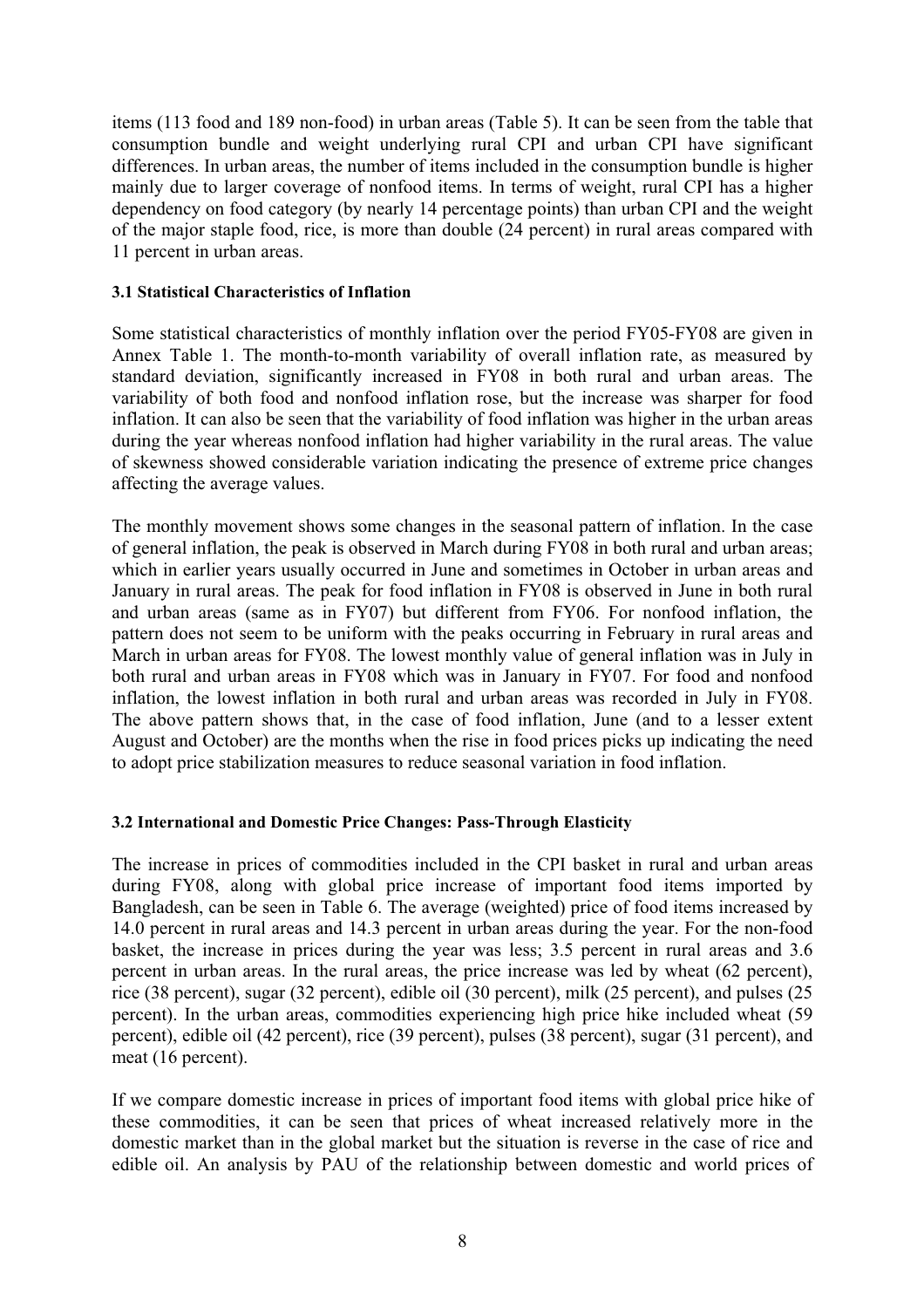three important commodities—rice, wheat, and edible oil—shows that, while price changes of rice in domestic and international markets follow similar pattern, the domestic real price of wheat moves at similar pace as world real price of wheat (Mortaza and Rahman 2008).<sup>4</sup> For soybean oil, real domestic price seems to have always remained higher than real world price indicating higher concentration of import based consumption.

| Commodity groups                 | Global<br>(% change in<br>June 2008 over | Domestic <sup>@</sup><br>(% change in June 2008)<br>over June 2007) |          |  |  |
|----------------------------------|------------------------------------------|---------------------------------------------------------------------|----------|--|--|
|                                  | June 2007)                               | Rural                                                               | Urban    |  |  |
| 1. Food                          |                                          | 14.00                                                               | 14.34    |  |  |
| Rice                             | 154.2                                    | 38.27                                                               | 39.34    |  |  |
| Wheat                            | 55.3                                     | 61.71                                                               | 58.73    |  |  |
| Pulses                           | $\ddotsc$                                | 24.56                                                               | 37.99    |  |  |
| Fish                             | $24.3*$                                  | $-22.12$                                                            | $-17.10$ |  |  |
| Meat                             | $8.8**$                                  | 9.66                                                                | 15.67    |  |  |
| Vegetables                       |                                          | $-3.73$                                                             | 4.11     |  |  |
| Fruits                           |                                          | 13.18                                                               | 8.53     |  |  |
| Spices                           | .                                        | 0.93                                                                | 13.14    |  |  |
| Edible oil                       | 79.6                                     | 30.06                                                               | 41.74    |  |  |
| Milk                             | .                                        | 25.28                                                               | 12.43    |  |  |
| Sugar                            | $30.3***$                                | 32.25                                                               | 31.17    |  |  |
| Beverage                         |                                          | 0.40                                                                | 2.39     |  |  |
| Tobacco and products             | $\ddotsc$                                | 14.05                                                               | 13.19    |  |  |
| 2. Non-food                      |                                          | 3.50                                                                | 3.64     |  |  |
| Clothing and footwear            |                                          | 3.49                                                                | 4.74     |  |  |
| Gross rent, fuel, and lighting   | .                                        | 3.17                                                                | 1.15     |  |  |
| Furniture, household effects     | .                                        | 4.36                                                                | 12.24    |  |  |
| Medical and health services      |                                          | 1.02                                                                | 3.97     |  |  |
| Transport and communication      |                                          | 2.02                                                                | 3.23     |  |  |
| Education, recreation and others |                                          | 3.01                                                                | 2.86     |  |  |
| Misc. good and services          | $\ddotsc$                                | 8.57                                                                | 11.49    |  |  |

**Table 6: Global and Domestic Increase in Commodity Prices in CPI Basket**

Notes: Global price increases are based on World Bank and IMF primary commodity prices while domestic price increases are derived from CPI prices of BBS. <sup>@</sup> Based on CPI data of BBS;\* global market (Norway); \*\* beef global market (Australia-New Zealand-US Ports); \*\*\* global free market. Source: Authors' calculations

The pass-through of international prices of rice, wheat, and edible oil to domestic consumers shows a higher pass-through for wheat, followed by edible oil and rice.<sup>5</sup> Between March 2006 and March 2008, the pass-through is estimated at 80.6 percent for wheat, 68.8 percent for edible oil, and 48.9 percent for rice. In addition, short run pass-through elasticities have been estimated at 0.19 for rice, 0.14 for wheat, and 0.15 for edible oil.<sup>6</sup> This implies that if

<sup>&</sup>lt;sup>4</sup> Mortaza, M.G. and H. Rahman, 2008, 'Transmission of International Commodity Prices to Domestic Prices in Bangladesh,' Working Paper Series: WP0807, Policy Analysis Unit, Bangladesh Bank, June 2008. <sup>5</sup>

 $5$  The pass-through is also affected by import-domestic consumption ratios of specific commodities which vary significantly for the three commodities. In FY07, the import-consumption ratio was 1.8 percent for rice, 50.8 percent for wheat, and 59.3 percent for edible oil.<br><sup>6</sup> The results are based on monthly data covering

The results are based on monthly data covering 1:2000 to 3:2008. The corresponding long run elasticities are 0.33 for rice, 0.31 for wheat, and 0.55 for edible oil. Moreover, the less than unity elasticity indicates the impact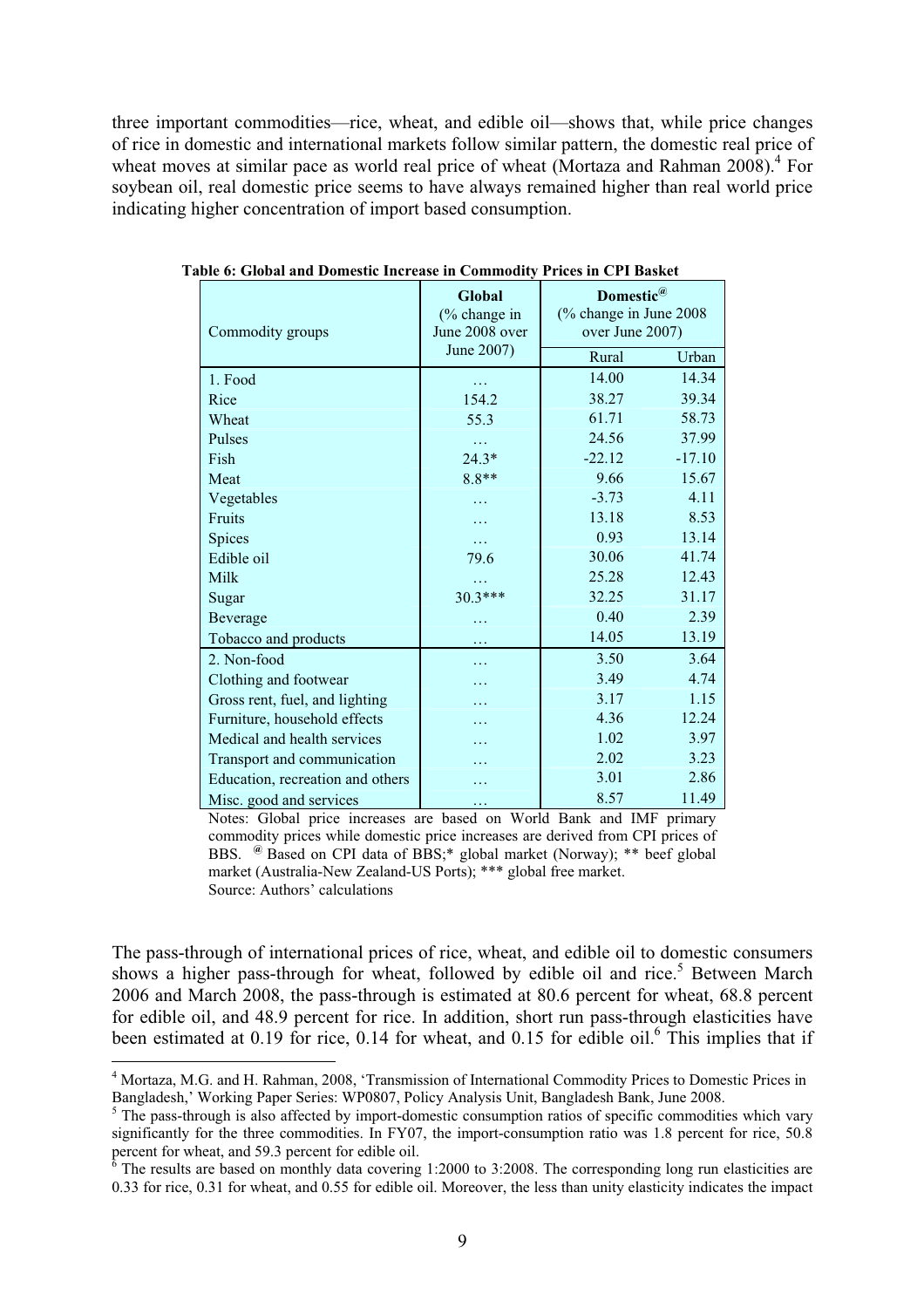import price in domestic currency increases by 10 percent, the domestic price would increase by 1.9 percent for rice, 1.4 percent for wheat, and 1.5 percent for edible oil in the short run. In the long run, the corresponding increases would be 3.3 percent for rice, 3.1 percent for wheat, and 5.5 percent for edible oil. More importantly, the above results indicate low impact of increase in international prices on domestic prices for these three commodities, especially for rice and wheat. This shows that it would be more realistic for the government to follow commodity specific import policies rather than a common policy, especially for those goods that have higher consumption weights in the CPI and have higher import share in total consumption. Obviously, this also points to the importance of bringing an effective mix of improved short run trade policy interventions and medium term policies of increasing domestic supply through stimulating investment and enhancing productivity.

#### **3.3 Contribution of Commodity Groups to Inflation**

The average contribution of major commodity groups included in the CPI basket in rural and urban areas to inflation during FY08 is shown in Table 7. Over the year, the contribution of food items to overall inflation was 76 percent in the rural areas and 67 percent in the urban areas. Conversely, the contribution of nonfood items was 24 percent in the rural areas compared with nearly 33 percent in the urban areas. Of the food items, the contribution of rice was 73 percent in rural areas and 31 percent in urban areas. Other important contributors were other cereals; gross rent, fuel, and lighting; and edible oil.

The yearly average, however, masks significant seasonal variations which can be seen from monthly data on inflation (see Appendix Table 2A and 2B). The contribution of rice to overall inflation in rural areas was 31 percent in June 2007 which rose to a high of 108 percent in April 2008 and slightly declined to 90 percent in June 2008. In urban areas, similar contribution of rice was 13 percent in June 2007 which increased to 50 percent in June 2008. Moreover, significant variation in contribution arising from seasonal price fluctuations is also noticed especially for food commodities in both rural and urban areas.<sup>7</sup> As expected, the contribution of nonfood items displays much less seasonal variation.

|                           | Rural    | Urban   |
|---------------------------|----------|---------|
| <b>Total</b>              | 100.00   | 100.00  |
| Food                      | 76.00    | 67.27   |
| Rice                      | 72.62    | 31.38   |
| Other cereals             | 15.54    | 15.96   |
| Pulses                    | 1.82     | 2.06    |
| Fish (fresh) $&$ dry fish | $-18.77$ | $-8.32$ |
| Eggs and meat             | 4.41     | 6.63    |
| Vegetables                | 9.04     | 5.69    |
| Fruits                    | 1.69     | 2.92    |
| Spices                    | 3.30     | 3.10    |

**Table 7: Average Contribution of Commodity Groups to Inflation: FY08**

of the government's efforts to insulate domestic prices of these commodities from the adverse impact of higher international prices.

 $<sup>7</sup>$  For several commodities, the contribution varies from positive to negative values depending upon the season</sup> of the year. For example, the contribution of vegetables to overall inflation was significantly high during August to December 2007 largely due to the impact on vegetable production resulting from consecutive floods and the cyclone (Sidr).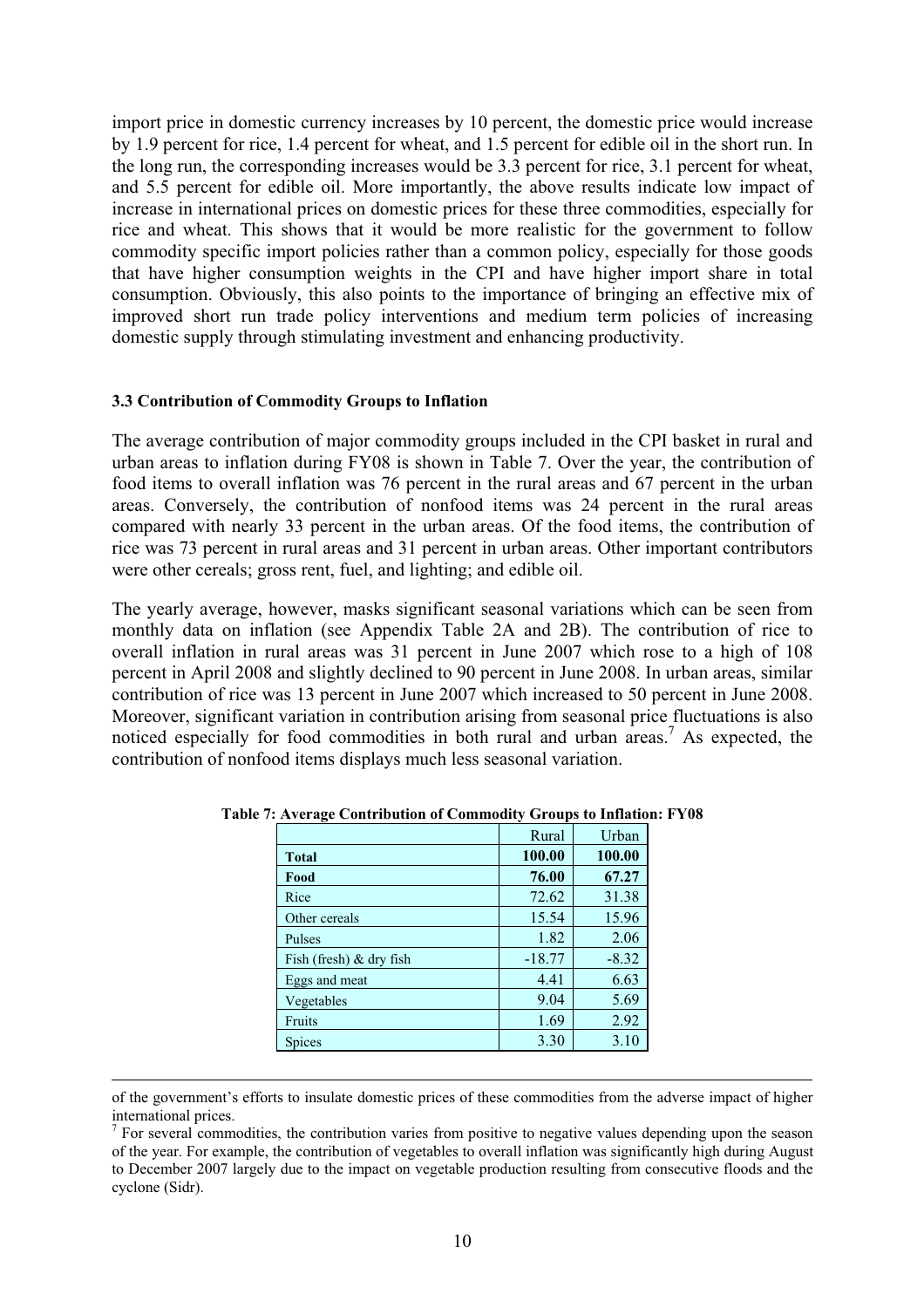| Edible oils & fats             | 9.81  | 11.17 |
|--------------------------------|-------|-------|
| Milk and milk products         | 3.46  | 3.73  |
| Miscellaneous food items       | 1.42  | 3.36  |
| Beverage                       | 0.02  | 1.53  |
| Tobacco & products             | 0.95  | 1.80  |
| Non-food                       | 24.00 | 32.73 |
| Clothing and footwear          | 2.77  | 5.17  |
| Gross rent, fuel $&$ lighting  | 11.82 | 15.43 |
| Fur. furn. $H/H$ eq, $&$ op.   | 2.38  | 3.38  |
| Med.& health exp.              | 0.96  | 1.79  |
| Transport & communication      | 1.56  | 3.14  |
| Rec.ent. edu. & cul. ser.      | 0.61  | 1.51  |
| Miscellaneous goods & services | 4.18  | 2.81  |

#### **3.4 Changes in Core Inflation**

The above analysis shows that recent inflation in the country has significantly been influenced by seasonal and short-run volatility rather than underlying monetary events. In such situations, focus on CPI inflation as the operational guide to monetary policy has limitations as changes in CPI inflation might be highly influenced by volatile and non-trend components. These factors cause changes in prices that are transitory and reversible in nature such as those emanating from supply side shocks (e.g. floods and other natural disasters) and similar unexpected phenomena. In view of the above, core inflation which separates persistent components of inflation is often treated as a better guide to monetary policy. The estimate of core inflation, made by the Policy Analysis Unit (PAU), shows that core inflation increased from 7.1 percent in January 2007 to a high of 9.1 percent in June 2007. $8$  Since then, it declined to 8.0 percent in December 2007 and reached a low of 5.5 percent in June 2008. A comparison of the movement of core inflation vis-à-vis CPI inflation on point-topoint basis shows that while core inflation was above CPI inflation in the first half of 2007, core inflation steadily declined in recent months, reflecting the outcome of the prudent monetary policy (Figure 4).

<sup>&</sup>lt;sup>8</sup> The core inflation has been measured by applying the exclusion method. Using 27 sub-groups of CPIs for both rural and urban areas, core inflation is measured by taking non-volatile subgroups having standard deviation of less than 2 among all sub-groups in rural and urban areas. As a result, core inflation retained about 48 percent of the total weight of the CPI commodity basket. See, Shahiduzzaman, Md. and M. G. Mortaza, "Should Bangladesh Monitor Core Inflation for Conducting Monetary Policy?," Policy Paper 0803, Policy Analysis Unit, Bangladesh Bank, May 2008.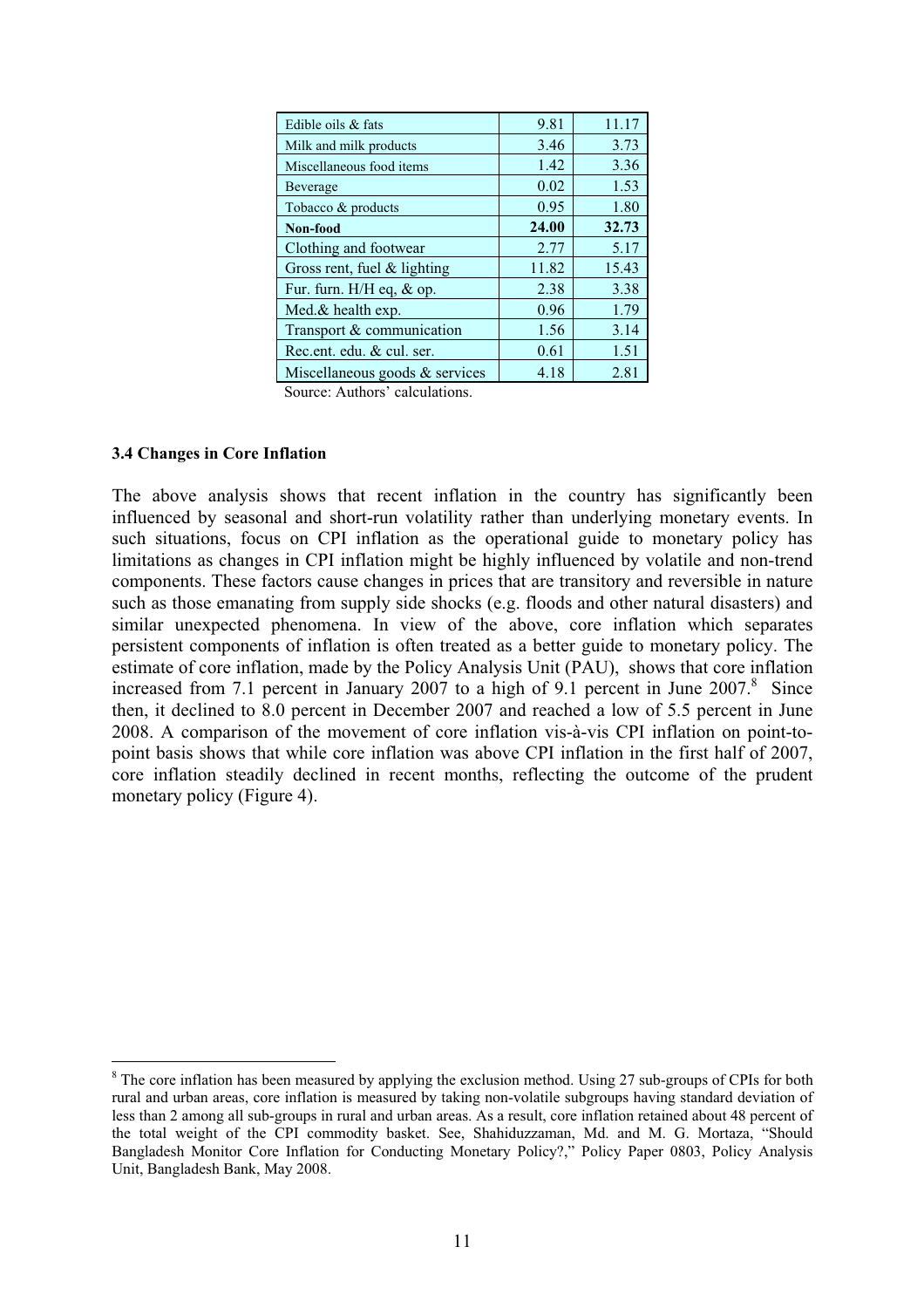



Source: Authors' calculations.

## **4. Conclusions**

A good agricultural production, especially in the *boro* season, and the pursuit of prudent monetary measures by the Bangladesh Bank along with supportive fiscal and growth promoting measures by the government played key roles in containing inflationary pressures in FY08 in Bangladesh relative to many other countries in similar situations. The Bangladesh Bank's monetary policy stance for July-December 2008 also remains supportive of increased domestic production which, along with keeping demand side pressure under control, has been adopted as the most effective strategy to fight inflation in the country.<sup>9</sup> In view of the characteristics of recent inflation as analyzed in this note, it is expected that overall inflationary pressure during FY09 would remain largely subdued although some temporary volatility in inflation rates may occur due to non-monetary factors (e.g. adjustment in administered fuel prices, impact of Ramadan, and unexpected supply bottlenecks for specific commodities) in the backdrop of tight and potentially volatile world market for food and other commodities.

In the domestic market, rice prices have not fallen after the record harvest of *boro* rice raising total rice production to nearly 30 million metric tons in FY08 from 27.3 million metric tons in FY07. The production of wheat was also higher, rising to 8.3 million metric tons from 7.4 million metric tons in FY07. It appears that the producers, millers, and traders of rice are probably holding larger stocks of food grains than they normally hold in view of the past experience of instability in the rice market and sharp increase in rice prices over the past few months. This shows the importance of putting emphasis on ensuring a good *aman* rice harvest in the coming season in order to dampen rising rice price expectations and bring normalcy in the domestic rice market.

The current monetary policy stance of the Bangladesh Bank intends to ensure reasonable price stability and provide support to high and sustainable economic growth. In this context, the policy keeps in view a real GDP growth rate of 6.5 percent and an average inflation rate of around 9.0 percent in FY09. The preference, however, would be to bring it down further keeping in view the complexities of globally transmitted inflation and the need to conditioning perception of inflation in the range 5.5-6.0 percent in the next 2/3 years so that an inflation rate of around 4.5 percent can emerge as the medium term objective. This is

<sup>&</sup>lt;sup>9</sup> See, Monetary Policy Statement July-December 2008, Bangladesh Bank, 17 July 2008.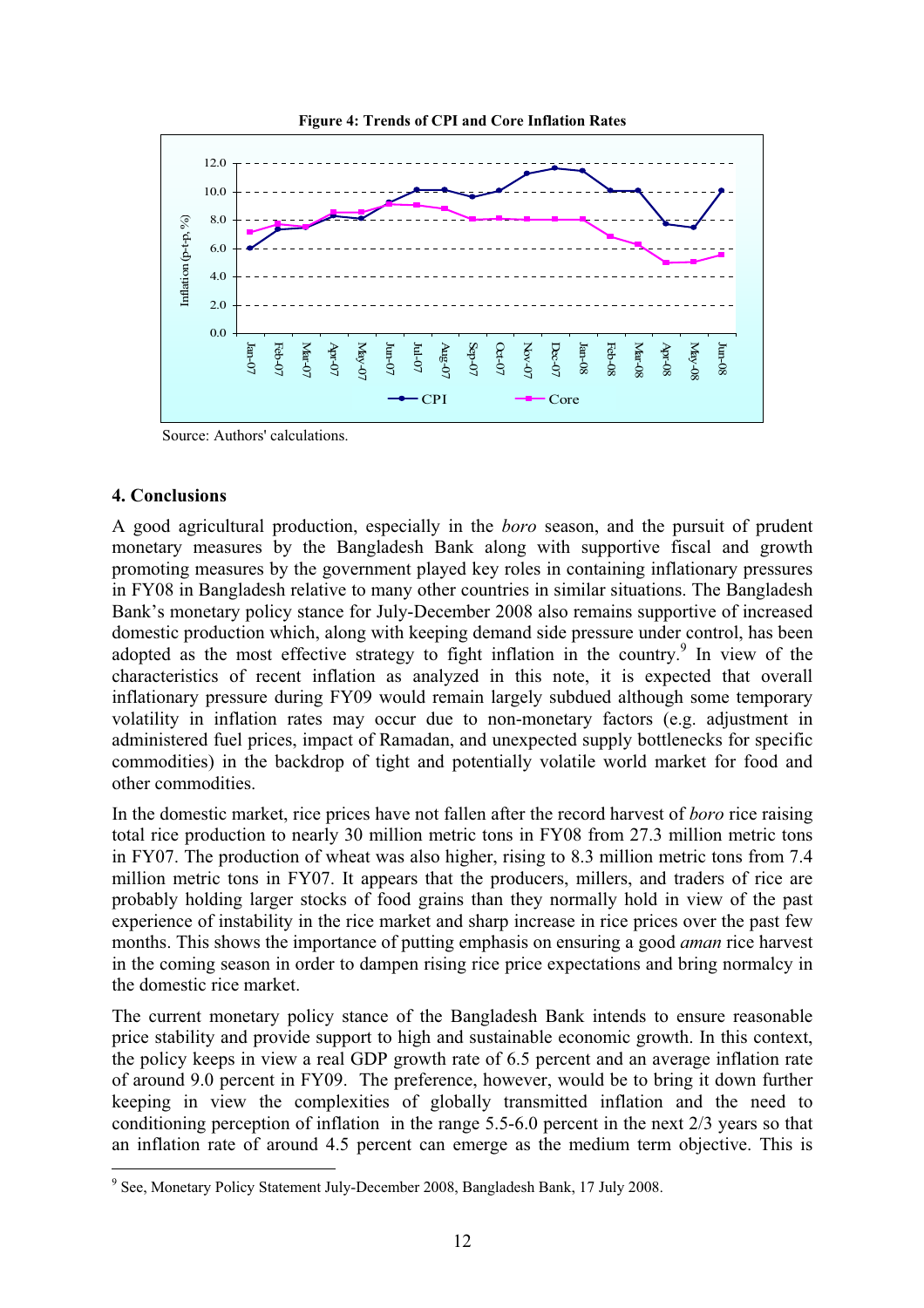needed to ensure smooth integration of the domestic economy into the global economy and pursue the goal of sustained high growth over the medium term.

Moreover, in view of the current inflation dynamics, along with ensuring maximum and uninterrupted domestic production and supply of food and other essential commodities and more efficient functioning of the supply chains and the markets, it would be important to keep a close watch on several macro indicators such as aggregate demand pressures that might emanate from undue expansion in private sector lending including term lending; turn around in capital goods imports reflecting strong investment demand; strong growth in consumer spending especially in consumer durables; widening trade deficit; and increasing fiscal pressures and adopt timely countervailing measures if necessary.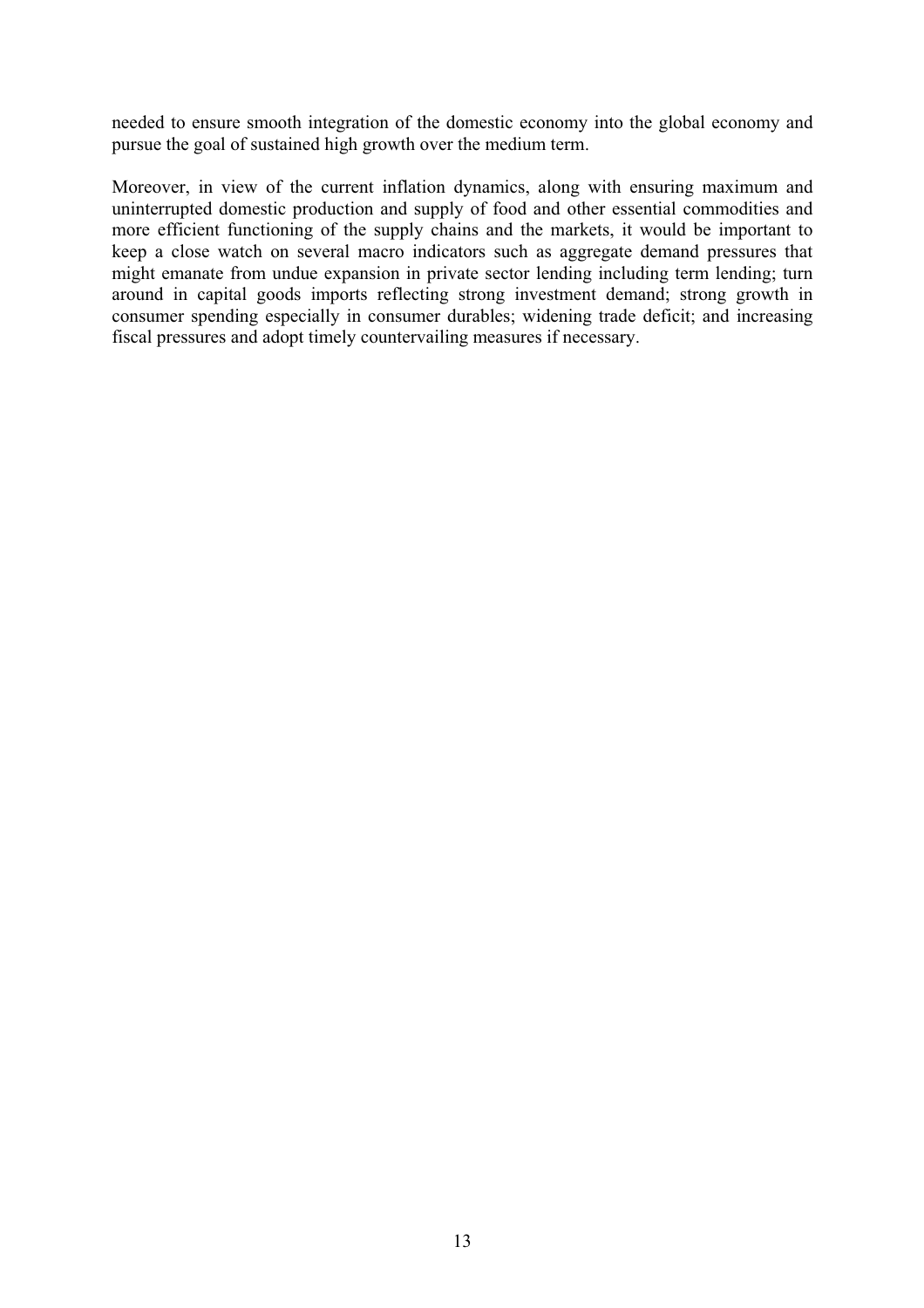|                 | <b>FY05</b>     |           |           |                 | <b>FY06</b> |           | <b>FY07</b>     |           |              | <b>FY08</b>     |           |           |
|-----------------|-----------------|-----------|-----------|-----------------|-------------|-----------|-----------------|-----------|--------------|-----------------|-----------|-----------|
|                 | <b>National</b> | Rural     | Urban     | <b>National</b> | Rural       | Urban     | <b>National</b> | Rural     | <b>Urban</b> | <b>National</b> | Rural     | Urban     |
| Mean            | 7.46            | 7.30      | 7.86      | 7.95            | 8.01        | 7.82      | 7.75            | 7.53      | 8.26         | 10.52           | 10.22     | 11.24     |
| Median          | 7.51            | 7.30      | 7.83      | 7.97            | 8.13        | 7.78      | 7.65            | 7.42      | 8.27         | 10.77           | 10.41     | 11.63     |
| Max.            | 7.91            | 7.99      | 8.24      | 8.40            | 8.50        | 8.14      | 8.11            | 7.93      | 8.53         | 12.28           | 11.95     | 13.07     |
|                 | (Jun. 05)       | (Jun. 05) | (Oct. 04) | (Aug. 05)       | (Aug. 05)   | (Aug. 05) | (Jun. 07)       | (Jun. 07) | (Jun. 07)    | (Jun. 08)       | (Jun. 08) | (Jun. 08) |
| Min.            | 6.97            | 6.60      | 7.56      | 7.66            | 7.62        | 7.55      | 7.45            | 7.24      | 7.98         | 8.45            | 8.27      | 8.88      |
|                 | (Jul. 04)       | (Jul. 04) | (Apr. 05) | (Mar. 06)       | (Apr. 06)   | (Nov. 05) | (Aug. 06)       | (Aug. 06) | (Aug. 06)    | (Jul. 07)       | (Jul. 07) | (Jul. 07) |
| Std. dev.       | 0.27            | 0.41      | 0.24      | 0.22            | 0.31        | 0.20      | 0.23            | 0.27      | 0.18         | 1.38            | 1.30      | 1.56      |
| <b>Skewness</b> | $-0.50$         | $-0.15$   | 0.41      | 0.41            | $-0.14$     | 0.25      | 0.42            | 0.46      | $-0.09$      | $-0.21$         | $-0.17$   | $-0.28$   |
| Kurtosis        | 2.73            | 2.44      | 1.98      | 2.34            | 1.63        | 1.68      | 1.56            | 1.51      | 1.68         | 1.49            | 1.51      | 1.46      |

**Appendix Table 1A: Statistical Characteristics of Food Inflation**

#### **Maximum:** June (dominant), August, October

**Minimum:** March-April, July (dominant)-August and November

|                 | лрренита тарие тр. бианянсат спатаецегичез от гулт-тоой типацоп |           |           |                 |             |           |                 |                 |           |                 |           |              |
|-----------------|-----------------------------------------------------------------|-----------|-----------|-----------------|-------------|-----------|-----------------|-----------------|-----------|-----------------|-----------|--------------|
|                 | <b>FY05</b>                                                     |           |           |                 | <b>FY06</b> |           |                 | <b>FY07</b>     |           | <b>FY08</b>     |           |              |
|                 | <b>National</b>                                                 | Rural     | Urban     | <b>National</b> | Rural       | Urban     | <b>National</b> | Rural           | Urban     | <b>National</b> | Rural     | <b>Urban</b> |
| Mean            | 4.26                                                            | 4.31      | 4.16      | 5.53            | 5.75        | 4.97      | 5.86            | 6.19            | 4.98      | 6.81            | 7.02      | 6.25         |
| Median          | 4.24                                                            | 4.26      | 4.15      | 5.66            | 5.86        | 5.12      | 5.78            | 6.07            | 4.95      | 6.82            | 7.07      | 6.32         |
| Max.            | 4.43                                                            | 4.54      | 4.49      | 6.41            | 6.90        | 5.18      | 6.44            | 6.93            | 5.34      | 7.35            | 7.60      | 6.72         |
|                 | (Aug. 04)                                                       | (Aug. 04) | (Jun. 05) | (Jun. 06)       | (Jun. 06)   | (Apr. 06) | (Jul. 06)       | $($ Jul. 06 $)$ | (Jun. 07) | (Feb. 08)       | (Feb. 08) | (Mar. 08)    |
| Min.            | 4.14                                                            | 4.16      | 3.92      | 4.42            | 4.37        | 4.54      | 5.42            | 5.65            | 4.73      | 6.09            | 6.31      | 5.52         |
|                 | (Jan. 05)                                                       | (Feb. 05) | (Dec. 04) | (Jul. 05)       | (Jul. 05)   | (Jul. 05) | (Mar. 07)       | (Mar. 07)       | (Jan. 07) | (Jul. 07)       | (Jul. 07) | (Jul. 07)    |
| Std.            |                                                                 |           |           |                 |             |           |                 |                 |           |                 |           |              |
| Dev.            | 0.10                                                            | 0.15      | 0.17      | 0.73            | 0.93        | 0.24      | 0.37            | 0.46            | 0.20      | 0.44            | 0.46      | 0.41         |
|                 |                                                                 |           |           |                 |             |           |                 |                 |           |                 |           |              |
| <b>Skewness</b> | 0.30                                                            | 0.41      | 0.45      | $-0.26$         | $-0.19$     | $-0.82$   | 0.47            | 0.50            | 0.32      | $-0.22$         | $-0.18$   | $-0.41$      |
| Kurtosis        | 1.61                                                            | 1.52      | 2.31      | 1.61            | 1.58        | 2.03      | 1.80            | 1.80            | 1.86      | 1.70            | 1.65      | 1.92         |

**Appendix Table 1B: Statistical Characteristics of Non-food Inflation**

Source: Authors' calculations.

**Maximum:** February-April, June (dominant)-August **Minimum:** January-March, July (dominant) and December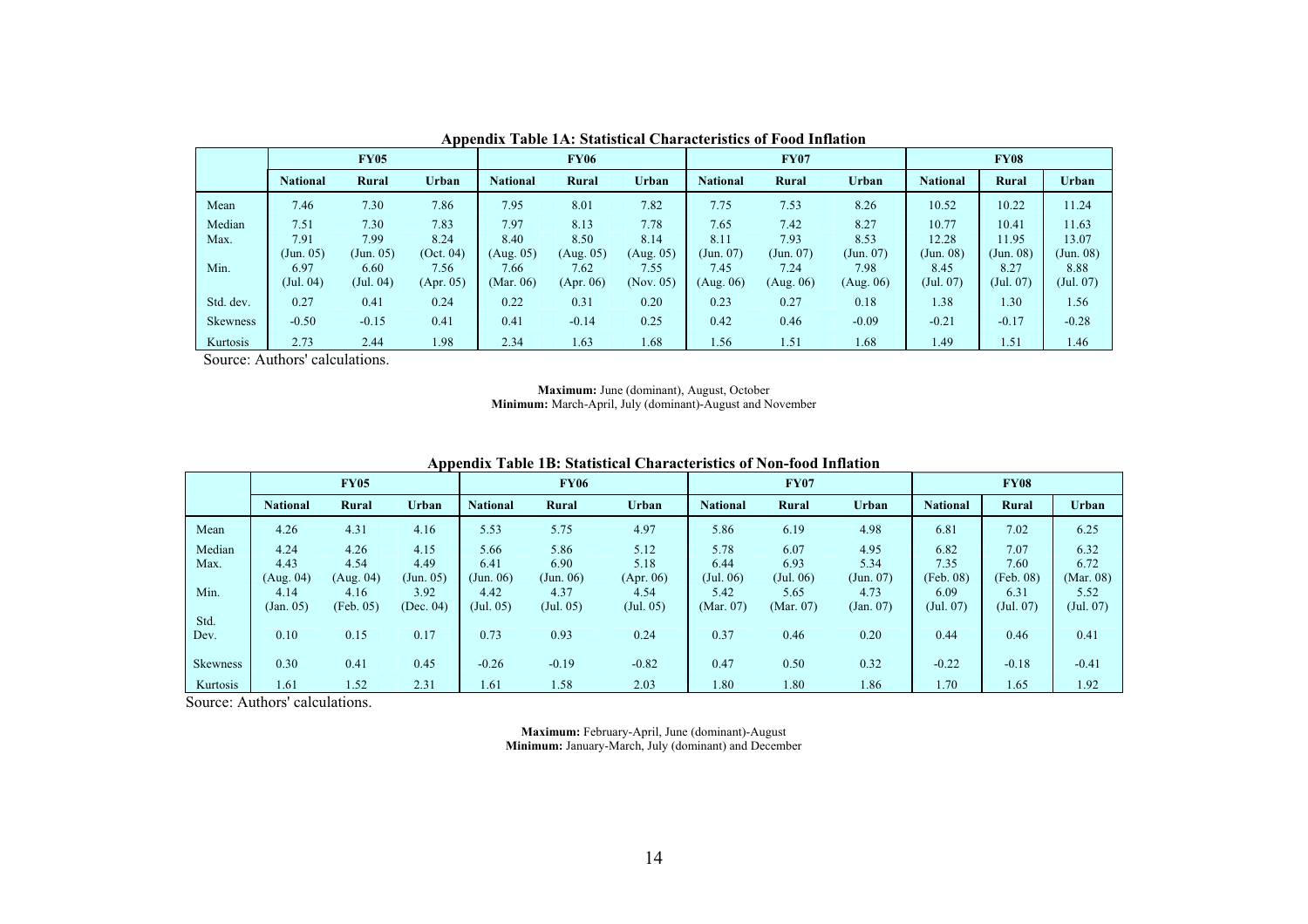|                 | <b>FY05</b>     |           |           |                 | <b>FY06</b> |           | <b>FY07</b>     |                                  |           | <b>FY08</b>     |           |           |  |
|-----------------|-----------------|-----------|-----------|-----------------|-------------|-----------|-----------------|----------------------------------|-----------|-----------------|-----------|-----------|--|
|                 | <b>National</b> | Rural     | Urban     | <b>National</b> | Rural       | Urban     | <b>National</b> | Rural                            | Urban     | <b>National</b> | Rural     | Urban     |  |
| Mean            | 6.15            | 6.19      | 6.04      | 6.97            | 7.20        | 6.44      | 6.95            | 7.05                             | 6.68      | 9.03            | 9.08      | 8.92      |  |
| Median          | 6.15            | 6.19      | 6.02      | 7.03            | 7.27        | 6.43      | 6.98            | 7.08                             | 6.66      | 9.33            | 9.37      | 9.25      |  |
| Max.            | 6.49            | 6.65      | 6.16      | 7.16            | 7.39        | 6.68      | 7.20            | 7.28                             | 7.02      | 10.00           | 10.03     | 9.93      |  |
|                 | (Jun. 05)       | (Jun. 05) | (Oct. 04) | (Jun. 06)       | (Jan. 06)   | (Jun. 06) | (Jun. 07)       | $\left( \text{Jun. } 07 \right)$ | (Jun. 07) | (Mar. 08)       | (Mar. 08) | (Mar. 08) |  |
| Min.            | 5.88            | 5.79      | 5.97      | 6.65            | 6.84        | 6.26      | 6.72            | 6.80                             | 6.50      | 7.49            | 7.57      | 7.29      |  |
|                 | (Jul. 04)       | (Jul. 04) | (Feb. 05) | (Jul. 05)       | (Jul. 05)   | (Jul. 05) | (Jan. 07)       | (Jan. 07)                        | (Jan. 07) | (Jul. 07)       | (Jul. 07) | (Jul. 07) |  |
| Std. Dev.       | 0.17            | 0.24      | 0.07      | 0.16            | 0.17        | 0.14      | 0.14            | 0.15                             | 0.14      | 0.95            | 0.93      | 1.00      |  |
| <b>Skewness</b> | 0.24            | 0.14      | 0.73      | $-0.57$         | $-0.77$     | 0.38      | $-0.07$         | $-0.16$                          | 0.79      | $-0.41$         | $-0.41$   | $-0.41$   |  |
| Kurtosis        | 2.82            | 2.59      | 2.04      | 2.13            | 2.43        | 2.18      | 2.40            | 2.12                             | 3.60      | 1.57            | 1.58      | 1.54      |  |

**Appendix Table 1C: Statistical Characteristics of General Inflation**

**Maximum:** January, March, June (dominant) and October **Minimum:** January-February and July (dominant)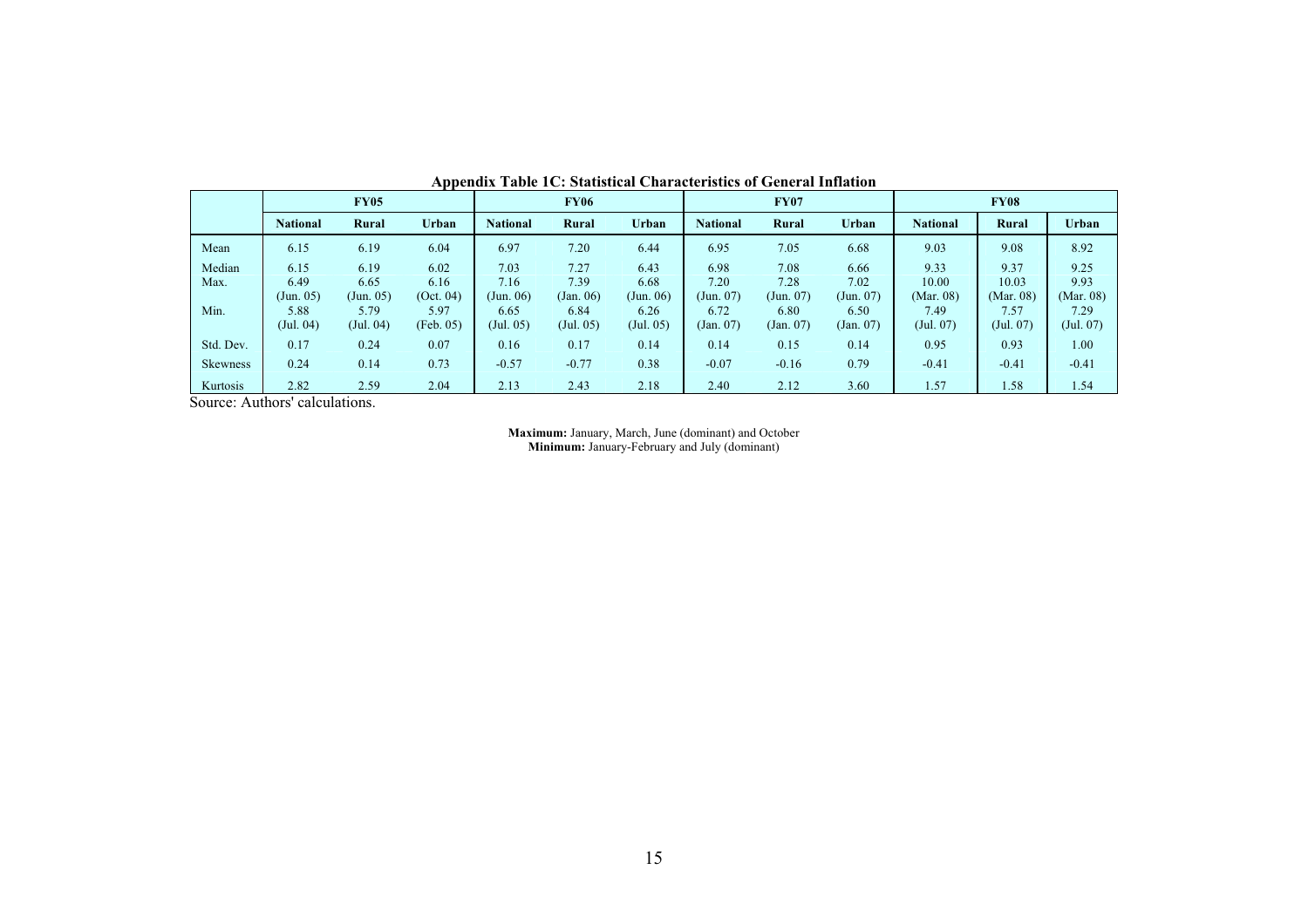|                                                    | rr<br>May<br>2007 | Jun<br>2007 | Jul<br>2007 | Aug<br>'2007 | Sep<br>'2007 | Oct<br>'2007 | <b>Nov</b><br>'2007 | Dec<br>'2007 | Jan<br>2008 | Feb<br>2008 | Mar<br>2008 | Apr<br>'2008 | May<br>2008 | Jun<br>2008 |
|----------------------------------------------------|-------------------|-------------|-------------|--------------|--------------|--------------|---------------------|--------------|-------------|-------------|-------------|--------------|-------------|-------------|
| Food                                               | 62.50             | 65.27       | 68.59       | 69.40        | 70.45        | 71.78        | 74.71               | 75.90        | 76.49       | 76.98       | 79.21       | 80.93        | 81.43       | 87.17       |
| Rice                                               | 29.53             | 30.58       | 39.21       | 41.09        | 43.30        | 50.69        | 50.76               | 74.83        | 81.19       | 95.63       | 101.11      | 108.11       | 107.49      | 90.05       |
| Other cereals                                      | 7.63              | 7.11        | 8.46        | 12.80        | 11.93        | 11.56        | 13.39               | 14.50        | 15.30       | 16.70       | 17.44       | 24.37        | 24.42       | 17.89       |
| Pulses                                             | 2.58              | 2.80        | 2.66        | 1.81         | 1.14         | 0.75         | 0.70                | 0.37         | 0.70        | 0.63        | 2.06        | 3.64         | 5.54        | 3.91        |
| Fish (fresh) & dry fish                            | 8.42              | 8.19        | 1.37        | $-10.53$     | $-11.00$     | $-17.54$     | $-15.90$            | $-20.81$     | $-18.76$    | $-22.35$    | $-23.57$    | $-36.21$     | $-34.42$    | $-21.47$    |
| Eggs and meat                                      | 7.35              | 7.07        | 6.55        | 6.39         | 6.24         | 4.34         | 4.05                | 3.68         | 4.21        | 3.85        | 3.25        | 3.67         | 3.79        | 3.35        |
| Vegetables                                         | 5.66              | 5.99        | 8.90        | 19.60        | 18.62        | 19.84        | 18.16               | 15.09        | 7.48        | $-1.51$     | $-1.59$     | $-2.03$      | $-10.73$    | $-2.26$     |
| Fruits:                                            | $-0.53$           | 1.28        | 0.41        | 1.01         | 0.97         | 0.66         | 1.66                | 1.69         | 2.12        | 1.82        | 1.71        | 3.83         | 4.41        | 1.56        |
| Spices                                             | $-1.33$           | $-0.64$     | 2.67        | 8.21         | 8.97         | 11.84        | 9.54                | 3.73         | $-1.81$     | $-2.48$     | $-4.30$     | $-0.32$      | $-0.53$     | 0.27        |
| Edible oils & fats                                 | 7.65              | 8.18        | 7.27        | 10.18        | 10.77        | 10.88        | 10.54               | 9.57         | 9.67        | 10.61       | 9.40        | 12.26        | 10.90       | 7.17        |
| Milk and milk products                             | 1.14              | 1.05        | 0.96        | 1.34         | 0.70         | 3.29         | 3.07                | 3.07         | 3.74        | 3.95        | 4.05        | 5.35         | 6.53        | 6.35        |
| Miscellaneous food items                           | $-6.03$           | $-4.92$     | $-1.88$     | $-3.72$      | $-2.86$      | $-2.13$      | 0.84                | 1.66         | 2.77        | 3.81        | 2.14        | 2.15         | 4.78        | 11.42       |
| Beverages                                          | 0.00              | 0.00        | 0.00        | 0.00         | 0.00         | 0.00         | 0.00                | 0.00         | 0.00        | 0.04        | 0.04        | 0.05         | 0.05        | $0.04\,$    |
| Tobacco & products                                 | 2.63              | 1.26        | 1.23        | 0.98         | 0.37         | 0.37         | 0.73                | 0.33         | 0.42        | 0.39        | 1.54        | 1.50         | 1.94        | 2.11        |
| Non-food                                           | 37.50             | 34.73       | 31.41       | 30.60        | 29.55        | 28.22        | 25.29               | 24.10        | 23.51       | 23.02       | 20.79       | 19.08        | 18.58       | 12.83       |
| Clothing and footwear<br>Gross rent, fuel $\&$     | 5.57              | 4.90        | 4.39        | 4.03         | 3.25         | 2.79         | 2.56                | 2.50         | 2.29        | 2.01        | 1.92        | 2.74         | 2.57        | 2.38        |
| lighting:                                          | 18.46             | 16.92       | 15.32       | 15.11        | 15.72        | 14.42        | 12.84               | 12.34        | 11.73       | 11.46       | 10.66       | 8.68         | 8.49        | 4.61        |
| Fur. furn. H/H eq, & op.                           | 4.06              | 3.57        | 3.13        | 2.95         | 2.93         | 3.06         | 2.78                | 2.53         | 2.36        | 2.62        | 1.80        | 1.51         | 1.54        | 1.16        |
| Med.& health exp.                                  | 1.91              | 1.98        | 1.56        | 1.40         | 1.36         | 1.25         | 1.05                | 0.94         | 0.90        | 0.75        | 0.58        | 0.69         | 0.69        | 0.28        |
| Transport &                                        |                   |             |             |              |              |              |                     |              |             |             |             |              |             |             |
| communication                                      | 2.49              | 2.37        | 2.24        | 2.28         | 1.93         | 1.81         | 1.59                | 1.53         | 1.59        | 1.50        | 1.46        | 1.19         | 0.88        | 0.59        |
| Rec.ent. edu. & cul. ser.<br>Miscellaneous goods & | 0.95              | 0.60        | 0.47        | 0.50         | 0.57         | 0.63         | 0.58                | 0.54         | 0.66        | 0.52        | 0.46        | 0.71         | 0.76        | 0.95        |
| services                                           | 4.42              | 4.73        | 4.67        | 4.66         | 4.04         | 4.59         | 4.20                | 4.04         | 4.28        | 4.50        | 4.17        | 3.80         | 3.94        | 3.22        |

**Appendix Table 2A: Contribution of Major Commodity Groups to Inflation in Rural Areas**